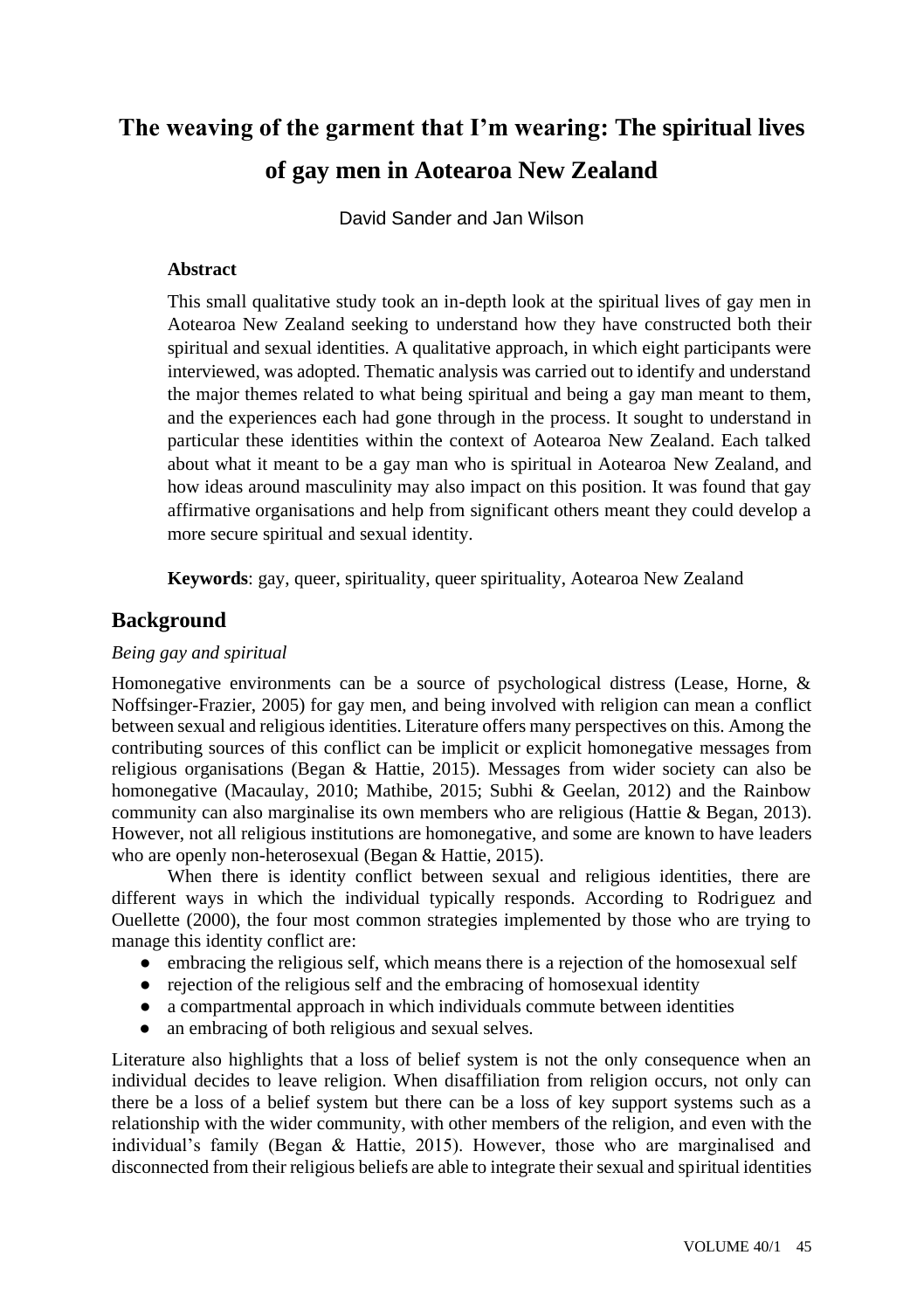if they can get affirmative support such as being in a safe environment and being supported emotionally by a spiritual community (Rodriguez & Vaughan,2013). Continuing spiritual practices such as prayer and meditation have also helped gay men cope with the human immunodeficiency virus (HIV) (Foster, Arnold, Rebchook, & Kegeles, 2011; Ridge, Williams, Anderson, & Elford, 2008).

#### *Spirituality and the rainbow community of Aotearoa New Zealand*

Spirituality is often used synonymously with religion, however some definitions of spirituality do not involve formal religion at all (Bregman, 2004). For the purposes of this study I wanted to capture those who were religious, but also those who had practices outside of the church. Kiesling, Sorell, Montgomery, and Colwell (2006) in their research looking at the narrative construction of spiritual identity, described spiritual identity as the "persistent sense of self that addresses ultimate questions about the nature, purpose, and meaning of life, resulting in the behaviours that are consonant with the individual's core values" (p. 1269). In a similar vein, Templeton and Eccles (2006) define spiritual identity as a "personal identity that is grounded in one's personal beliefs, behaviours, concerning the transcendent" (p. 254).

Despite the high rates of disaffiliation from traditional religious institutions, spirituality is still important for the Rainbow community of Aotearoa New Zealand. When he interviewed 159 men who described themselves as actively homosexual within the context of Aotearoa New Zealand, Rosser (1990) found that of 84 per cent of participants, who had been raised in a religious tradition, only 16 per cent of the participants regularly engaged with traditional religious practices. Rosser (1990) also suggests that the rate of disaffiliation from the Christian church is 2–5 times higher than that of the general population. A study of the Lavender Islands by [Henrickson, N](https://www.ncbi.nlm.nih.gov/pubmed/?term=Henrickson%20M%5BAuthor%5D&cauthor=true&cauthor_uid=18689199)eville, Jordan, and Donaghey (2007) undertook research involving 2269 members of the Lesbian, Gay, and Bisexual (LGB) community. The findings showed that the rate of disaffiliation was said to be 2.37 times higher than that of the general population Henrickson (2007). However, 59.8 per cent of the same respondents said that they had a belief in a higher being, thus indicating that spirituality was still important to them [\(Henrickson,](https://www.ncbi.nlm.nih.gov/pubmed/?term=Henrickson%20M%5BAuthor%5D&cauthor=true&cauthor_uid=18689199)  Neville, Jordan, & Donaghey, 2007).

Publications documenting homosexual history in Aotearoa New Zealand (Brickell, 2008) capture the impact of significant events such as legislation changes for the Rainbow community (Kirkman & Maloney, 2006). This is important in understanding how historical and contemporary context shapes the position of the individual. With respect to queer Pākehā women the work of Kirkman (2001) is a significant study that offers insight into and how they negotiate being non-heterosexual and religious in Aotearoa New Zealand, particularly how their spirituality has developed. The aforementioned Lavender Islands study [\(Henrickson et al.,](https://www.ncbi.nlm.nih.gov/pubmed/?term=Henrickson%20M%5BAuthor%5D&cauthor=true&cauthor_uid=18689199)  2007) included brief qualitative responses giving glimpses into the stories of gay men who are spiritual in Aotearoa New Zealand. The opportunity remained, therefore, for further research to be undertaken to understand gay men's lived experiences of spirituality in greater depth.

This study provided the participants with an opportunity to share their stories of being a gay man in Aotearoa New Zealand and of being spiritual. It sought to understand what might have grown out of their unique experiences, and how this may have influenced their sexual and spiritual identity development to a greater depth than has been explored before. It also sought to understand what spirituality means to them and how it is experienced by gay men in Aotearoa New Zealand.

## **Method**

The aim of this research was to better understand aspects of the spiritual lives of gay men in Aotearoa New Zealand; hence a qualitative approach was used. This research received Ethics approval from the University of Auckland in 2016. The interviews occurred over 2016 and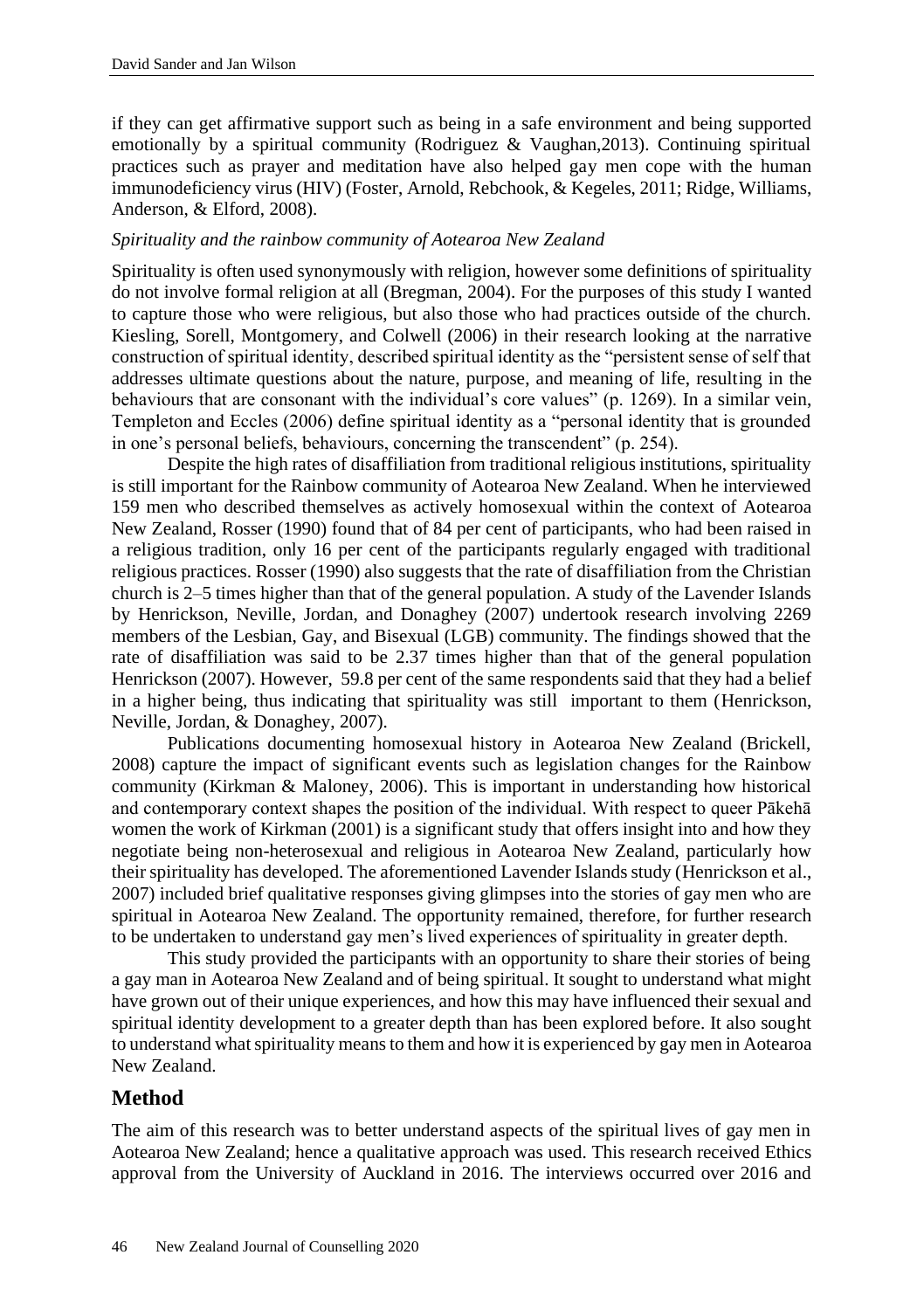2017, and the research report was submitted as part of a research portfolio toward a Master of Counselling in February 2018.

This research was specifically chosen as it is my lived experience, and I wanted to give voice to other gay men for whom spirituality is an important part of their lives. My experiences have included being raised within the Christian faith, "coming out" as gay, having time away from formal religion, and currently integrating these parts of myself. As an insider researcher, doing this research was itself a spiritual act as I hope to create an understanding that is larger than my own. As the intention of the research was to look at a lived experience that was also my own, I made sure that I attended to any biases that might emerge for me in conducting it. This was done by working closely with my research supervisor, taking part in a presuppositions interview, and being conscious throughout the process of the need for selfreflection.

To take part in the research the participants had to meet several criteria: They had to have been openly gay or queer for at least five years; they had to identify as spiritual and have ways in which they practised their spirituality; and they had to be currently living in New Zealand and be willing to talk about their spiritual and sexual selves.

Participants were recruited through purposive sampling and snowball sampling (Palinkas, L. A., Horwitz, S. M., Green, C. A., Wisdom, J. P., Duan, N., & Hoagwood, K., 2015) within the Auckland region as this was what was practical for this study. Two of the participants contacted me after seeing notices while the remaining six had the advertisement passed on to them by contacts, to whom I had forwarded the advertisement.

The research process and data gathering involved the use of semi-structured, audiorecorded interviews in which participants were invited to talk about their experiences in ways that would help others to understand what it means to be a gay man of spiritual beliefs. Of the eight interviews, six of these were conducted in a soundproof office space in Auckland and two at the participants' places of work. At the time of the interviews, six of the participants had monotheistic religious beliefs with two having their own spiritual beliefs and practices away from organised religion. All participants identified as male, had been openly gay for at least five years, lived in Auckland, and self-identified as being spiritual. The participants' ages ranged from 24 to 81 years old.

Following the interviews, the data was transcribed and analysed using Braun & Clarke's (2006) process of thematic analysis, identifying themes and subthemes. Pseudonyms chosen by the participants were used to protect their confidentiality.

#### **Themes**

#### *Spiritual and sexual identity development*

One theme to emerge among some participants was the way in which identity was a natural part of their development in their formative years.

*I was born in a religious household, so it's just been second nature to me.* Alastair

*Oh, just felt attracted to other guys, really and even I suppose that's pretty normal for that age. You start feeling attractions towards other people, and yeah, that was it really. I think when I first felt attracted towards another guy I just knew straight away.* John

For Alastair, development came out of the experiences he had in his family and being involved in religion. John talks of development of his sexual identity as being a part of going through puberty, which is a normal part of adolescence.

When participants were asked about early spiritual experiences, it appeared that being exposed to religion at a young age was common. These experiences ranged from being exposed briefly to Christian values as a part of their education to being born into an exclusive religious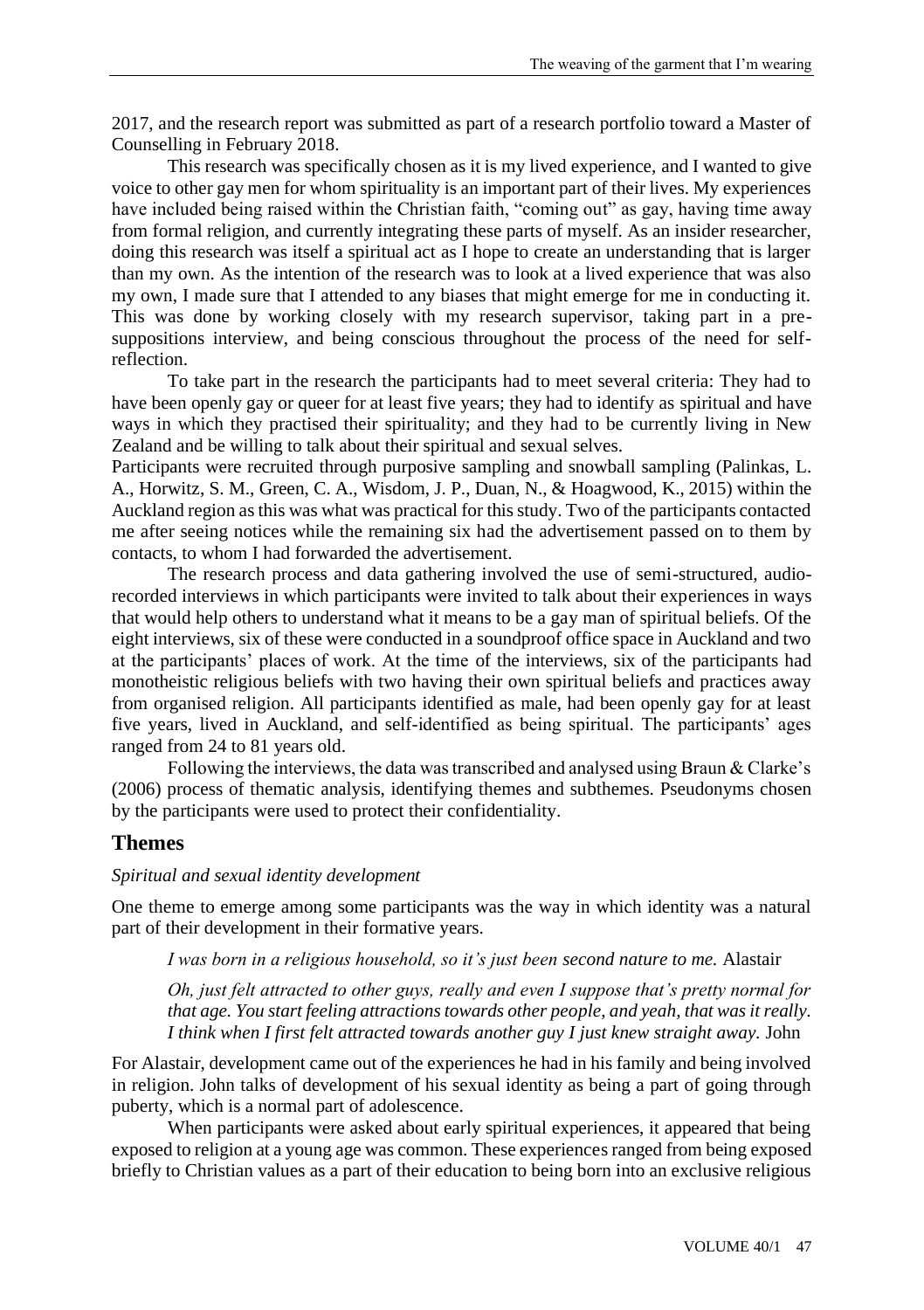community in New Zealand. Their conversations centred on their activities within churches and the communities of which they were a part and included attending Sunday school, being a part of religious rituals, traditions, and receiving religious education.

This talk of early exposure evolved into how they explained their spirituality from experiences during pre-teen and teenage years. One participant said that they were "*naturally inclined*" toward spirituality, another spoke about having an "*awareness*", and another about feeling "*connected"* while performing the rituals that centred on his religious beliefs at the time. For others being a part of formal religion was marked by a pattern of "*coming and going*" and yet another by being directly prohibited from having religious beliefs, but seeking them out for himself anyway.

Being able to articulate feelings of same sex attraction and to pursue relationships with members of the same sex was difficult. John reflected that puberty meant that it would be *"normal"* that he would want to explore his sexuality, but he, with other participants, struggled to do so in their teenage years. A lack of visible role models and positive scripts around what being gay meant made it difficult to articulate feelings of same sex attraction. Thomas, one of the older participants, knew that he had feelings toward a male teacher, but had no way of understanding this as sexual attraction as he did not know of any other men attracted to men. For Asher it was sublimated in his male friendships. Those who knew what being gay meant internalised beliefs that being gay was bad or something that they could not act on, given the messages around them.

Three of the older participants entered heterosexual marriages prior to coming out. Harold acknowledged that he knew he had feelings toward men, but did not have anyone with whom he could share these feelings. He talked about how he convinced himself to get married to a woman. James knew that he was not going to get married to a woman and that this was a sign to him that he was not straight, but he did not call it being gay.

#### *Coming out as a process*

A further key theme to emerge was the way in which participants experienced and viewed "coming out" as a process over time.

*… I think the acknowledging, the process of acknowledgement, it's a long process coming out, a very long process. And it probably took me five years, you know, to work out, well, I think we're always coming out, aren't we?* James

James speaks to a couple of key ideas about coming out. How coming out is about others, but also a coming out to oneself. That it can be marked by recurring events when coming out to others.

Telling someone that they might be gay was one of the first steps of "*coming out*". This included telling family members, spouses, teachers, and those who participants thought it important to know about their sexuality. John said that he was able to tell his mother about it, and she was encouraging of exploration. He reflected how her response was "beyond the times" in which they lived. James had seen his brother ex-communicated from his spiritual community for being gay, and he himself talked about being ex-communicated for the same reasons. Pita came out to his ex-wife about his sexuality and was then subsequently outed, in terms of other members of his close family finding out about his sexuality.

Coming out also centred on first sexual experiences with a man. Going to a sauna was talked about. For one, this involved a sexual experience at the age of 10 with his older male friend, and he said that this was the first time that he became aware of the possibility that he might be gay.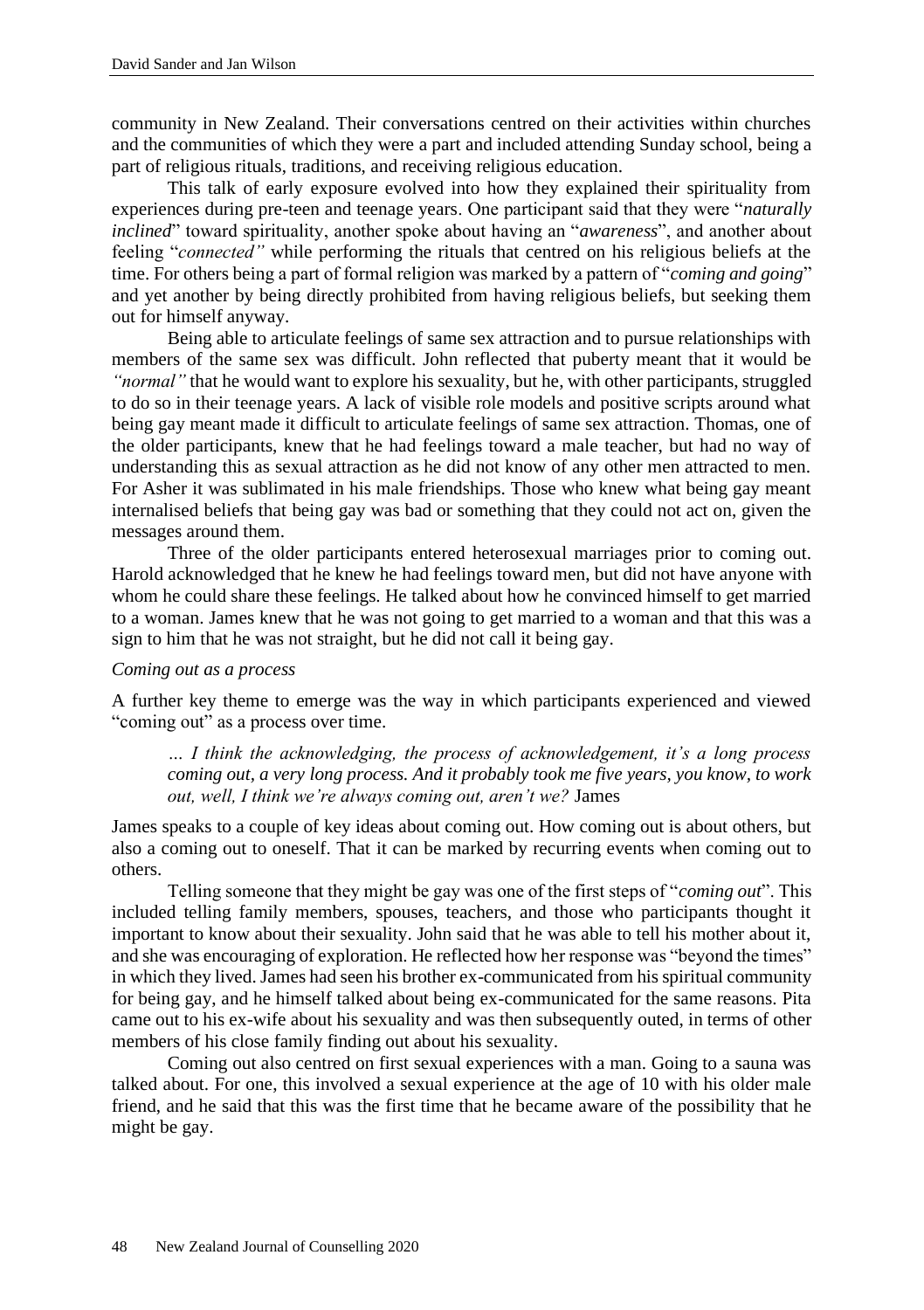#### *The conflict and consequences of coming out*

The struggles associated with coming out were very significant for participants.

*I had more difficulty, I think, being gay, and even thought of committing suicide when I was a teenager, because the bible readings I had heard in the churches [said] that Sodom and Gomorrah got destroyed for homosexuality. My mother said, "if you become a homosexual, it would break my heart".* Alistair

Being gay was often internalised as a bad identity to embody and this was confirmed by external messages and real consequences for coming out. For James, coming out as gay led to his suspension from his religious community at the time, while John recalls going back in the closet because he wanted to stay involved with his church. Another of the participants said he had internalised the idea of same sex attraction as being "*bad*" without having been brought up in a religious family, which pointed to the influence of broader negative societal attitudes.

Negative internalisations around homosexuality led to negative mental health outcomes for the participants. Alistair got to the point where he thought of committing suicide because of the messages he was hearing in church about homosexuality. He was not the only participant to talk of his struggles with mental health or use of substances to help cope with the overwhelming feelings. Pita identified drug and alcohol use as part of his self- acceptance around being gay, stating that using alcohol and marijuana made being gay OK. John talked about a mid-life crisis at 30. Asher said that he went through depression. Adam talked about his OCD and anxiety being related to trauma he had experienced after having an early sexual experience at the age of 10. For Adam, this seemed to be compounded by the negative messages that he had internalised about being gay, as although he was unsure where these messages had come from, he knew at the time that to be gay was a bad thing.

#### *Being a gay man in Aotearoa New Zealand*

Mainstream narratives of what it means to be a gay man were widely discussed.

*And you know, it's almost like doing things that are usually stigmatised, like getting, you know, super drunk, or being super slutty, it's almost not considered a really good thing. But you know, coz it's just out there, and wild, and fun, like it's more kind of celebrated, I guess. And also, you know, like being really fabulous, or over the top, is kind of more celebrated in the gay world. And I don't know, I like that, I like the overthe-topness about it. It's like that in the gay world, I don't know if that's like a product of just the marginalisation that's kind of made gay people that way, gay culture that way? Or whether it's just almost how gay people are wired, you know.* Adam

Adam talked about gay men being celebrated for being *"super drunk"* or *"super slutty"*, and that being gay was tied to the clothes he wore and being *"fabulous"* and *"over the top"*. While he rehashed typical narratives about what roles gay men play in society, he also introduced the idea that gay men could be caring, emotional, and supportive. He talked about gay men being a "go-between" for males and females through their understanding of both masculine and feminine identities.

John expressed the thought that the traditional masculinities that exist in New Zealand "*got in the road"* of men, both straight and gay, being vulnerable and talking about core parts of themselves such as spiritual beliefs. Based on the messages he had been brought up with, he thought that it was hard for men to be vulnerable around other men. Adam thought that it was a societal norm that existed. He talked about men feeling *"weird"* when they discussed topics such as spirituality as they were incongruent with day-to-day conversations men traditionally had.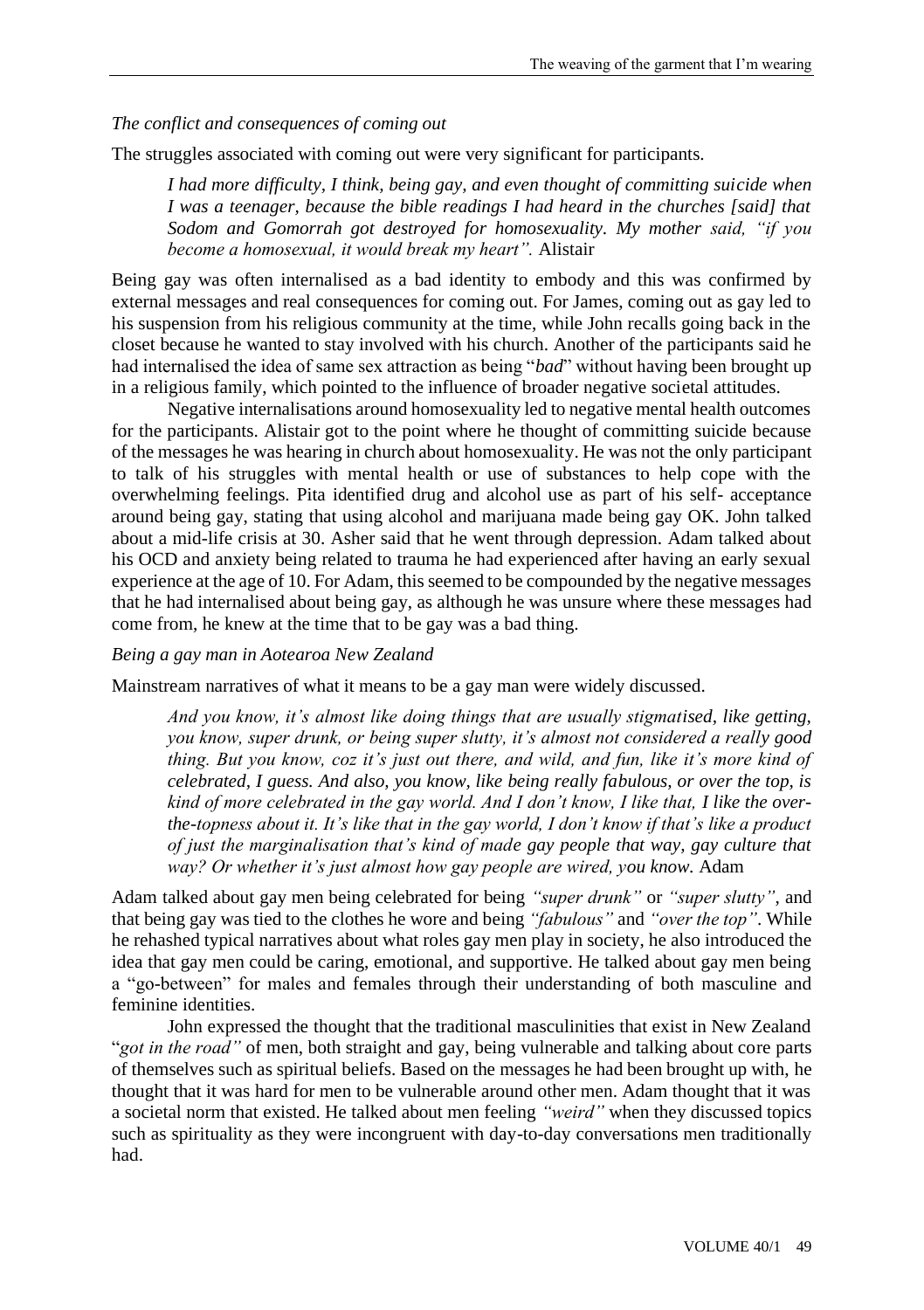The participants felt that such masculinities interfered with the ability to express, act on, and accept same sex feelings. Thomas recounted an experience growing up in rural New Zealand, in which his brother would try to get him to kill animals. He recounted this with distress and concluded that if this was what it meant to be a man, then there was no way that he could come out. In other words, men who have sex with men are not masculine, and are therefore not "real men".

Adam also talked about this struggle and said that he did not want to subscribe to the traditional masculinities that continue to exist in New Zealand. He wanted to be masculine in a different kind of way and to challenge the idea that masculinity and femininity are not tied to sexuality.

James talked about his distaste for *"indulgent"* and *"selfish"* gay relationships, while John believed that one's sexual or gender identity can too often become the only defining characteristic of the individual. James, perhaps prompted by his own religious beliefs, suggests that what can be missed is a depth of connection that comes when individuals relate in a spiritual way. This possibility offers another way in which gay relationships can be modelled through a spiritual relationship with no act of sex at all—or that one's sexuality is only one factor when relating to one another.

Asher talked about being *"mindful"* with his sexuality, about how being gay played out in his friendships with others and how it resulted in having more care for the males in his community, and that it was not inherently tied to having to have sex with them.

For other participants the gay community, and the different experiences that were to be had in that community, were often meaningless and empty. Some talked about the gay community providing a false sense of community. James described the community that was focused on the gay bar scene as being lonely and sad. Asher referred to "hook-up" apps as providing a meaningless sense of connection.

It also emerged that participants felt that just being gay did not seem to create a meaningful community. James found that having interests, such as sports, alongside one's sexual identity meant the bonds of the community worked well. Asher also talked about using Facebook to meet other gay Christians and how for him it was a supportive community.

Thomas talked about having "feet in two worlds" and not being accepted in either. He also accepted that being marginalised was a developmental part of his spiritual journey. Alistair had accepted that the way people took him was beyond his control, as he talked about being seen as offensive without even having to try. Adam believed that marginalisation made the gay community bond and thrive; had made it more progressive and more open to different ways of being.

## *The journey towards acceptance and integration of being gay and spiritual*

Self-acceptance in relation to one's sexuality emerged as a clear theme.

*One part of me knew straight away, but then there was another part of me that had to go through a process of actually accepting that for myself*. John

Interestingly, participants talked about coming out as a continual and that internal selfacceptance was, for them, a separate process. Pita took 10 years after he had his first sexual experience with a man before he accepted that he was himself gay. He said that what he needed was to be in an environment in which he was able to share his beliefs with others and feel accepted for those beliefs, thus highlighting the need for external acceptance.

What really helped with the process of acceptance around sexuality was the ability for participants to connect with someone who could and would support or understand their situation. For some it was speaking with a parent, a teacher, or a member of a helping profession. For Adam this connection came from his straight flatmate, with whom he was able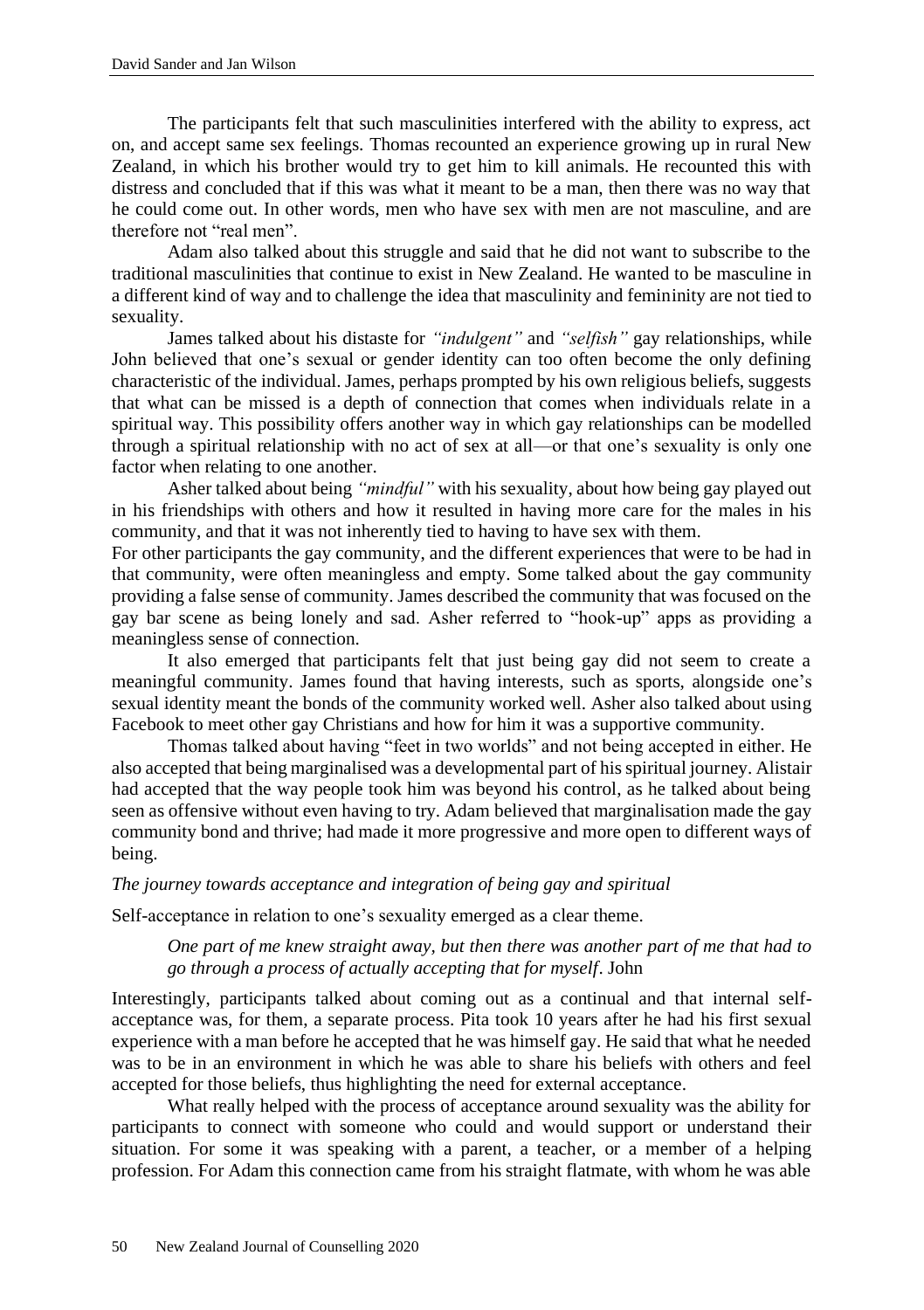to have his own negative thinking reflected back at him, as well as develop a positive and healthy relationship. Asher talked of a teacher at his high school who gave him the space to explore his sexuality in an appropriate way.

The input of some members of the helping professions was unclear. Pita thought that he offended his counsellor by saying that he did not want to be gay, and for Harold, who visited three different helping professionals, while the answers he was given seemed to be supportive of him being gay, they left him upset as they did not resolve the struggle he was going through. John attributed some of his ability to navigate his *"mid-life"* crisis because his therapist helped him to reconnect with the process of ritual such as meditation, which he had liked when he had been part of the church. He talked about it being reparative and powerful for him that he was able to connect again with the parts of spirituality that were so important for him. He believed that the process of therapy was a final ritual toward the acceptance of his sexual identity.

#### *The environment of Aotearoa New Zealand*

The influence of legislative changes was raised by participants.

*It was quite an insular conservative community and I particularly remember like around [age]11, which was when the legalisation of civil unions happened. There were, it was always like a separation between us and them. And so, like we are Christians and they're called to be separate from the world.* Asher

Asher is here referring to how the Civil Union Act (2004) shone a light on where his church stood on homosexual marriage, namely the way in which Christians were considered as separate from the world and sinful behaviour, alluding to homosexuality being a sin.

Legislation that has been passed in Aotearoa New Zealand in relation to sexual and spiritual identity was also the subject of discussion. The three pieces of legislation on which participants focused their conversations were the Homosexual Law Reform Act (1986), the Civil Union Act (2004), and the Marriage (Definition of Marriage) Amendment Act (2013). For instance, John saw the Homosexual Law Reform Act as a missed opportunity for him personally to come out. For Asher, the Civil Union Act was a kind of marker for what was acceptable and unacceptable behaviour as a Christian, and for Thomas the Marriages Act gave him hope that he might be free to marry in a church one day. These pieces of legislation have all legitimised same sex relationships in New Zealand but have also normalised same sex relationships and enabled gay men to be out without fear of legal recourse. This would appear to have helped in the internal acceptance of the gay identity.

For Harold, moving to Auckland brought a connection to supportive organisations and environments. He went on to talk about how he made the conscious choice to move to Auckland to get involved both with the gay community and a spiritual community, both of which he found were supportive of who he was.

Pita, however, challenged the idea that all of Auckland was a wholly supportive environment. He said that he felt unsafe to be gay in South Auckland; he had to be "*street wise*", and he saw it as a place where he was forced into having a girlfriend, as having a romantic relationship with a man did not seem an option.

Organisations that affirm sexual identity are important in the process of acceptance and integration. Participants confirmed, for example, that gay affirmative churches such as the Auckland Community Church were key in helping people who were both gay and spiritual to integrate these two identities. Pita talked about needing a place where he could understand his gay self, his Christian beliefs, and how they could work together. For James, this church helped him reintegrate his theology with who he was a person. Pita also attended a Māori religious organisation so that he could connect with his Māori identity as well. It would seem that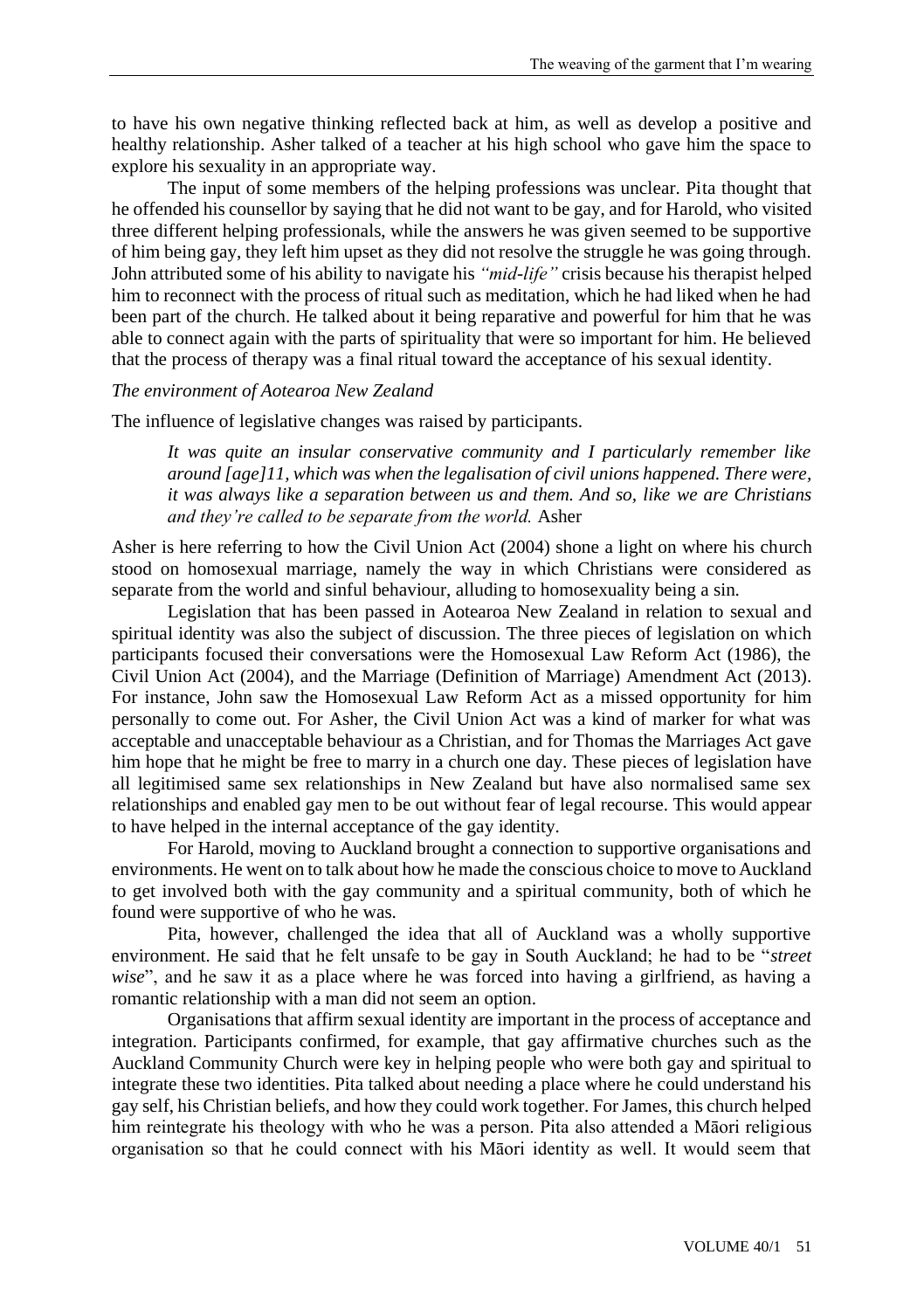organisations' explicit support for different identities, such as homosexuality, contributes to greater understanding and help with the process of acceptance.

#### *Being gay and spiritual*

A further theme to emerge from this study were reflections on the relationship between being gay and spirituality.

*So, I think for a gay person they have to come to the understanding that they are unique, and that they are loved as being a unique soul. And that they have a contribution to make to the world, and because we're not alone, we're part, this is why, we're part of a community.* Alistair

For Adam, being spiritual was tied to the way he observed, understood, and interacted with the world. He talked about how his world view was influenced by the spiritual leaders he listened to. He then talked about the practices that he performed, such as meditation, which came out of a process of listening and choosing what he wanted to do.

Being spiritual also meant adhering to certain values. Participants talked about their spirituality in terms of the values that they held, and how they enacted these values. Some of these values reflected traditional religious values; e.g., love, justice, mercy, and being humble before God came up in most of the interviews.

Having active roles within religious organisations were some of the explicit ways in which participants practised their spirituality. This involved traditional roles such as delivering the "sermon" message, doing the homily, or taking on leadership roles within the religious setting.

James's spirituality seemed to involve a continual critical engagement with the Bible and his beliefs. He talked about the importance for him of continually questioning what it means to be a Christian, what his beliefs are and what it means to be a gay Christian. He reflected on a message that he had shared in church and how when he gave that same message again, because of the transition of time and a new context, its meaning had changed.

Spirituality was a sense-making process for Asher, who talked about transitioning from a place where he was confused and engaging in destructive behaviours, to a place where he was able to look back at all of it as being meaningful. This involved reflecting on experiences, and the integration of the knowledge he had gained from these experiences, so that he might lead a better life in the future.

The idea that spirituality and sexuality could be intertwined also came up. James likened Jesus' marginalisation with his own in that he believed being gay gave him key insights into Jesus' key values of marginalisation, and loving others—even when being persecuted for being different than the world, which in biblical terms can represent the mainstream.

Pita was explicit that his ethnic identity came before his sexual and spiritual identities; he said that he was Māori first, after which he was a gay Christian and that integrating these beliefs were a part of being himself. This was also evident in Pita's spiritual practices of karakia, which he said were helpful coping skills. During his interview Harold shared a poem, which I saw as a meaning-making practice, and then talked about his journey from being closeted, through to the struggles he experienced coming out, to the point of accepting his own sexuality. Spiritual practices seemed to help him come out to other family members. For these men these spiritual practices not only allowed them to explore and re-present a part of their spiritual selves, but they also helped with the articulation and acceptance of their sexual selves.

John talked about spirituality being the scaffolding holding the building up. He said that the scaffolding helped when the building, which he described as himself and his wellbeing, needed re-energising and he needed to reconnect with himself. He spoke of rituals and spiritual practices being a part of a holistic approach to getting better health. He also saw the morals and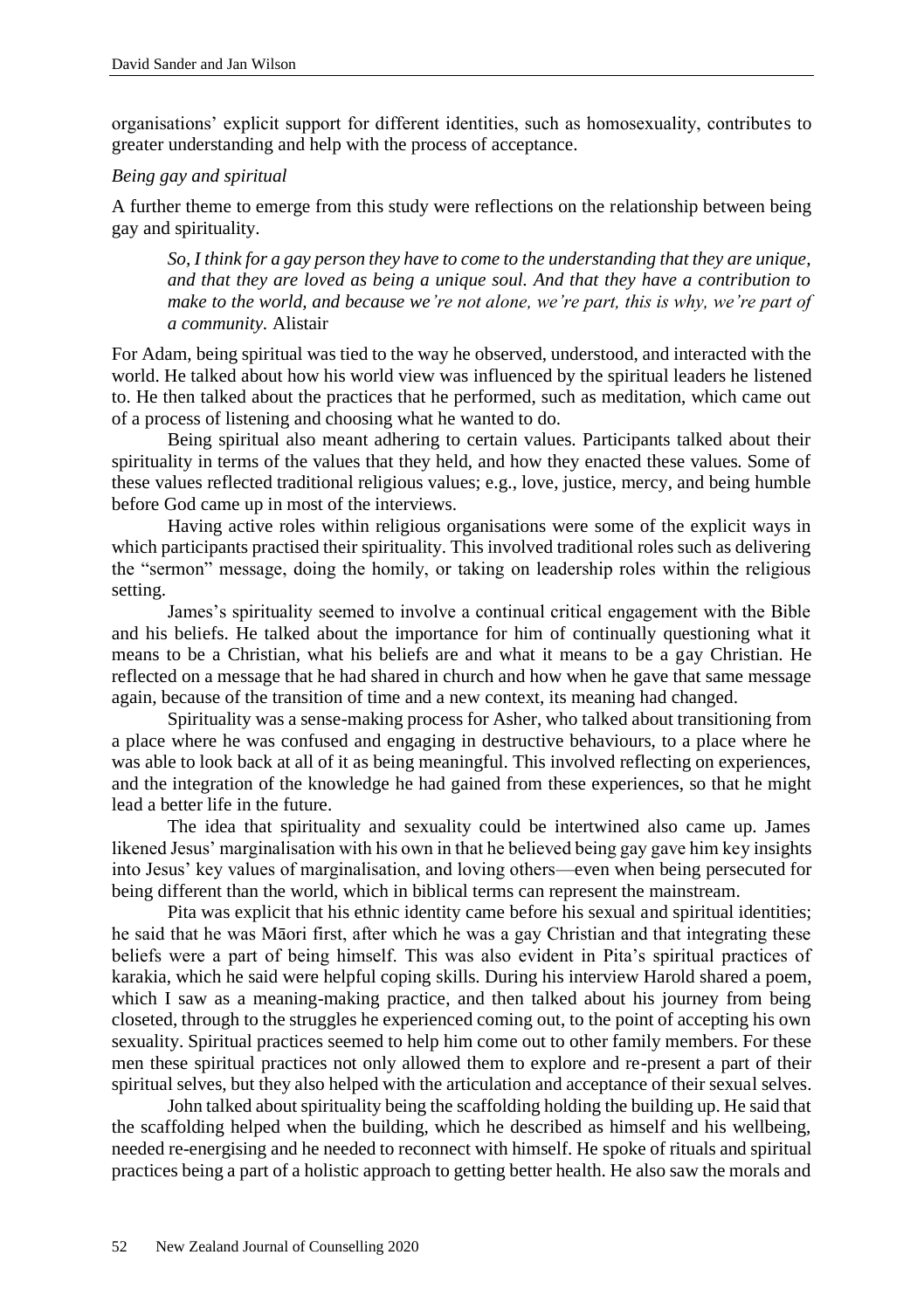values he had been taught in a religious setting as being the ones that he still embodied, despite no longer taking a part in any formal religion.

Spirituality and spiritual growth meant not only concern for one's own spiritual wellbeing, but caring for others. Several times throughout the interviews, participants expressed that concern for others' spiritual wellbeing was part of what it means to be spiritual. James talked about the act of friendship as being deeply spiritual and Asher thought that being in this community (i.e., gay and spiritual) meant that they were responsible for each other.

Spirituality for gay men seems to be about active service to the community. Adam talked about being the "go-between" with his friends, as being an objective outsider, or counsellor, as he was neither a straight man, nor a straight woman. James talked about his role being the "peace maker" between different churches in the Auckland area. Alistair talked about being asked to help a member of his congregation, who had recently been widowed, with her grief. Pita was being asked to lead a workshop at a conference on being Māori and spiritual.

This also manifests in choosing a vocation. Thomas at the time of the interviews was completing a Masters in Queer Theology, and James and Harold both had counselling roles. Harold talked about volunteering his time and knowledge as a critical part of his purpose in life.

#### *The metaphor of the spiritual journey*

The final theme from this study was the reference to the powerful metaphor of a journey.

## *I think it just became another part of the weaving of the garment that I'm wearing, I guess.* Harold

Many of the participants employed the metaphor of "the journey" to describe their experiences. For most this journey was at times a lonely one. Adam talked about his loneliness as not being able to talk with others at the "*depth"* that he liked about being gay and spiritual. John spoke about the journey, going forward, as being one where he would reconnect to ritual when he wanted and needed to, such as an upcoming Spring equinox in which he planned to participate as a way of connecting with others, but also connecting with himself.

Pita described his journey as a series of opportunities to put himself "*out there*". He talked about being visible in a Facebook photo advertising a gay affirmative church and stepping up to run the workshop on being Māori and Christian.

#### **Discussion**

#### *Identity development, conflict, and integration*

When talking about their sexuality all of the participants spoke of developing an awareness of having an attraction to members of the same sex, which is congruent with developmental models of sexuality (Cass, 1979; D'Augelli, 1994).

Intersectionality of their spiritual and sexual identities, particularly in the religious context, has meant that these participants have all gone on a journey of accepting that they are gay and then trying to reintegrate their spiritual beliefs with their sexuality.

To understand this journey is to understand the challenges the participants experienced. Participants to varying degrees experienced struggles with mental wellbeing. The literature (King et al., 2008; Subhi & Geelan, 2012) talks of the over-representation of members of the Rainbow community with their struggles related to mental health and substance use. While it is difficult to draw direct causation, it could be assumed that the extra marginalisation that did occur for these participants, partly because of their spiritual beliefs, and other experiences of implicit or explicit marginalisation, would make them more vulnerable to developing these issues. Social isolation from support networks such as family and religious organisations would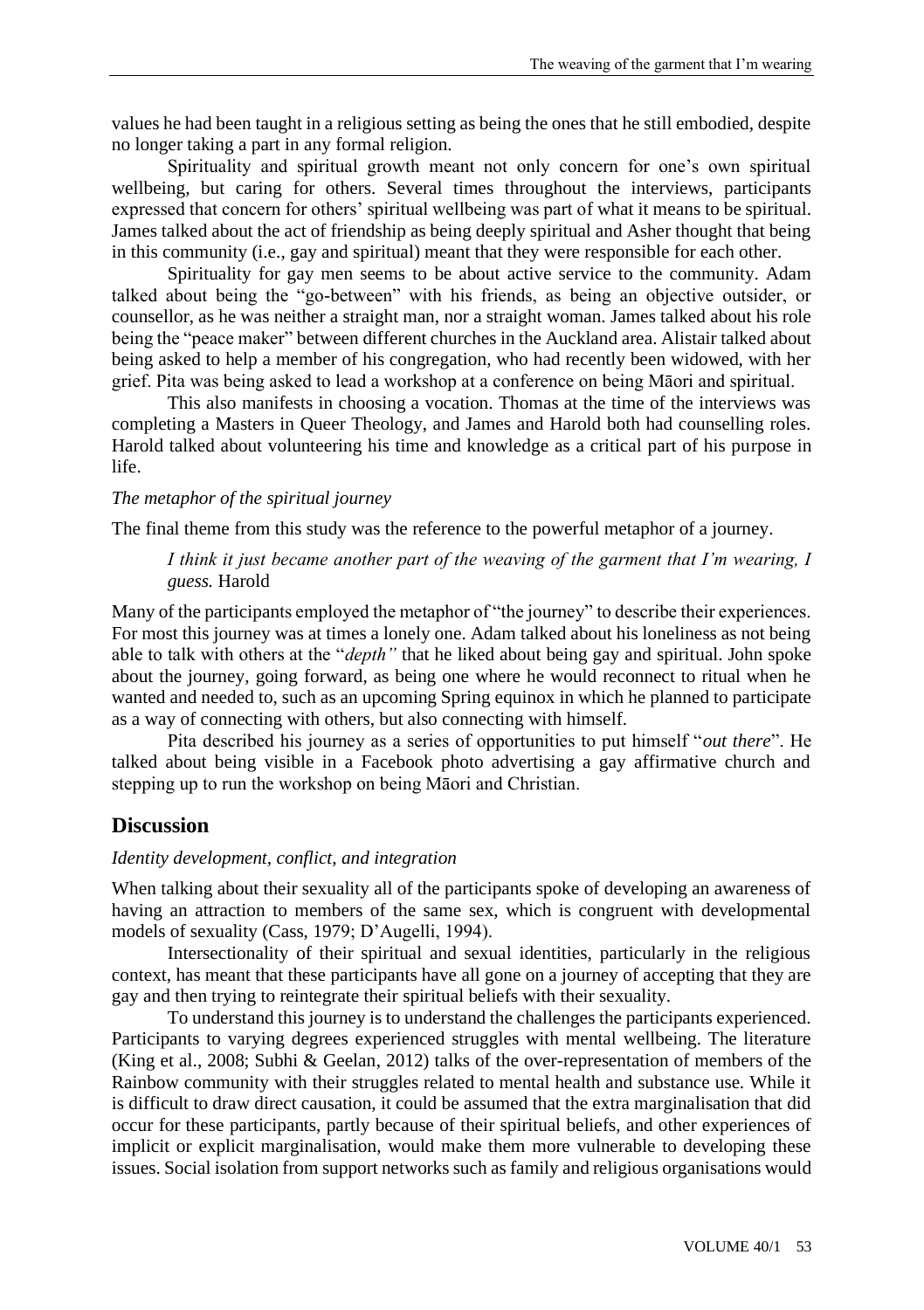have meant that participants would have had to find new ways of coping, with drugs and alcohol being one way. However, as the research confirms (Arreola, Neilands, Pollack, Paul, & Catania, 2008), their struggles were also idiosyncratic. What was heartening to hear, however, was that even though some of the participants had been at the point of suicide, they had been resilient and found ways through their spiritual practices as well as taking proactive measures of seeking support.

Having some form of support seems to have been a critical factor of participants being able to negotiate being gay and spiritual. As indicated in the literature (Fenaughty & Harre, 2003; Yakushko, 2005) there was an importance of engagement with helping professionals, important authority figures, family members, friends, and those who were going through, or had been through, similar issues. It was also suggested that gay affirmative churches were a crucial part of this process. Brickell (2008) talks about urbanism in the 1950s and how urban centres became enclaves for gay men, places where they could explore their sexual selves. Not only did this mean connection with other gay men, but it also meant the participants were able to connect with gay affirmative churches, which reflects a shift from isolation to connection, a theme present throughout the study. However, even within Auckland city itself, Pita highlights that there are still places where it is not safe to be openly gay, including his workplace at the time of the study where he not only cannot be openly gay, but also cannot express his religious or spiritual identities.

Literature suggested a mixed view regarding the acceptance of spirituality in Aotearoa New Zealand. Morris (2005) believes New Zealand to be an inherently spiritual place where spirituality can be seen on the rugby field or in more traditional forms such as going to church. Other commentators suggest that there remain more traditional discourses on Kiwi men being rough, strong, and decisive men (Liepens, 2000) who love their beer and rugby (Phillips, 2006). Interestingly, the men in this particular study could be considered change agents in respect to shifting some of these discourses by leading and teaching openness and acceptance. Also, aligned to more recent viewpoints on men embracing masculinity and femininity (McNeill & Douglas, 2011), the men in this study seemed comfortable talking about supporting, caring, and willing to be vulnerable in discussing their spiritual beliefs, which points to a way in which gay men who are spiritual are comfortable with embodying both the masculine and feminine.

In terms of identity management, the participants managed their identities similarly to those described in the literature, e.g., Rodriguez and Ouellette (2000) describe the four ways in which sexual and spiritual identities are managed. John is a prime example of this trajectory in that he was brought up in a religious setting and then came out as gay, before going back in the closet to maintain his connection with the church. As he started exploring his sexual identity however, he then lost interest in the church, thus rejecting his spiritual identity. He came back to it in his 30s when going through a "mid-life crisis", and then integrated it back into his life in the form of non-religious ritual. Pita walks between four different worlds: his Māori world, a work of world, his gay world, and his spiritual world while Adam noted that he himself sees the world through a spiritual lens.

## *Limitations*

One of the limitations of the research for this study is that all but one of the participants had been involved with Christian institutions, and thus it is not representative of other faiths. Hoverd (2008) has noted that Christianity is the most ascribed-to faith in Aotearoa New Zealand, with other faiths such as Buddhism and Islam becoming more mainstream. Since finishing my original research, I have come across a branch of the faery movement in New Zealand, which is a unique form of gay spirituality, but it is not represented here.

Another limitation is the lack of the ability to tease out all of the unique environmental factors that contribute to identity development. Future research might address gay spiritual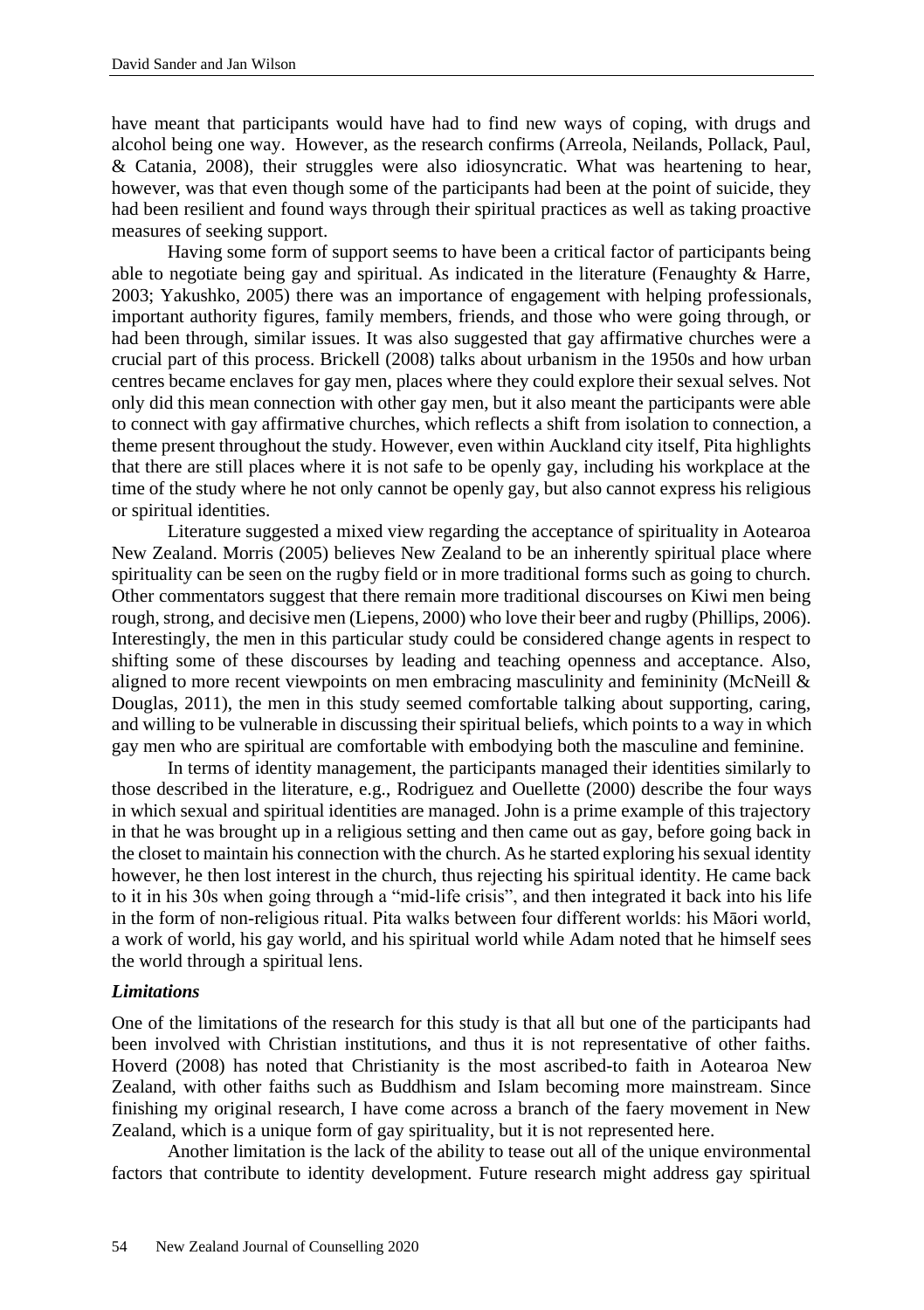beliefs such as these, or even seek to understand the intersectionality of being Māori, with its inherent spirituality, and being gay, particularly in settings that explicitly forbid homosexuality. Research into understanding what it means to be gay in rural Aotearoa New Zealand might also assist our understanding of how ecosystems influence identity development.

## **Recommendations for counsellors**

Te whare tapa whā, Mason Durie's (2001) Māori model of health, well known in Aotearoa New Zealand, advocates that drawing upon and strengthening the spiritual beliefs and practices of an individual contributes to their overall wellness. The Lavender Islands study (Henrickson et al., 2007) highlighted how particularly important spirituality is for the Rainbow community, showing that spirituality can be a source of meaning, values, resilience, and possible steps toward wellbeing.

From our research, we conclude that it is important for counsellors to understand the nuanced, lived experience of the individual. In particular, this study has shown the seeming contradictions and complexities that gay men may face and which we suggest are critical for counsellors to grasp. Spirituality for gay men can provide both a source of strength and a source of conflict. That conflict can come from religious organisations such as the various churches, but it can also provide sympathetic reconnection with a supportive community, and Rainbowaffirming religious organisations can be one of these places. It is important to understand that the rejection of the spiritual self, or sexual self, is a normal response, but that integration of these identities is also possible.

Supportive spaces where individuals can unpack and explore their sexuality and spiritual are also critical. Although New Zealand may have pockets of resistance toward homosexuality, participants confirmed that there is also a lot of support, ranging from family members to gay affirmative organisations. Counsellors can also provide support, offering a safe space where clients can unpack who they are safely and explore how they want to move forward with their lives. We contend that one of the important goals of therapy should be seeking out Rainbow-affirmative organisations to get peer support from others, to create a stronger sense of community, and, most importantly, to turn what is talked about in a counselling session in respect to affirmation into lived experience.

## **Conclusion**

*Acceptance, accepting who I am, and my beliefs, and knowing that there are people out there who are similar, who have walked journeys, but they've ended up in the same place. We've all ended up in the [same church]. We've all ended up there, but we've all walked different journeys, but we've found a place where we're safe.* Pita

Equifinality, as defined by Templeton and Eccles (2006), is the process whereby many paths lead to the same destination when it comes to spiritual development. This research set out with the aim of understanding what the path looked like for gay men in Aotearoa New Zealand and how they managed being both gay and spiritual. These eight journeys proved that there were challenges to be faced, but also victories to be won. It was heartening, for example, to hear that formal religion was still relevant for six of the eight participants. For the two who practised their spirituality outside of formal religion, it was encouraging to hear that they had managed to incorporate their beliefs and practices in a way that was authentic and real for them. What was clear was that being able to be spiritual was important.

A "post gay" era as conceptualised by Weststrate and Mclean (2010) is a time where one is just allowed to express their sexuality without having to come out or go through a process of acceptance. We as a society may not be there yet, and there may always be parts of society that struggle with those who do not subscribe to heteronormativity. It would be my hope that others would look to the lives of these participants, and others in the community who have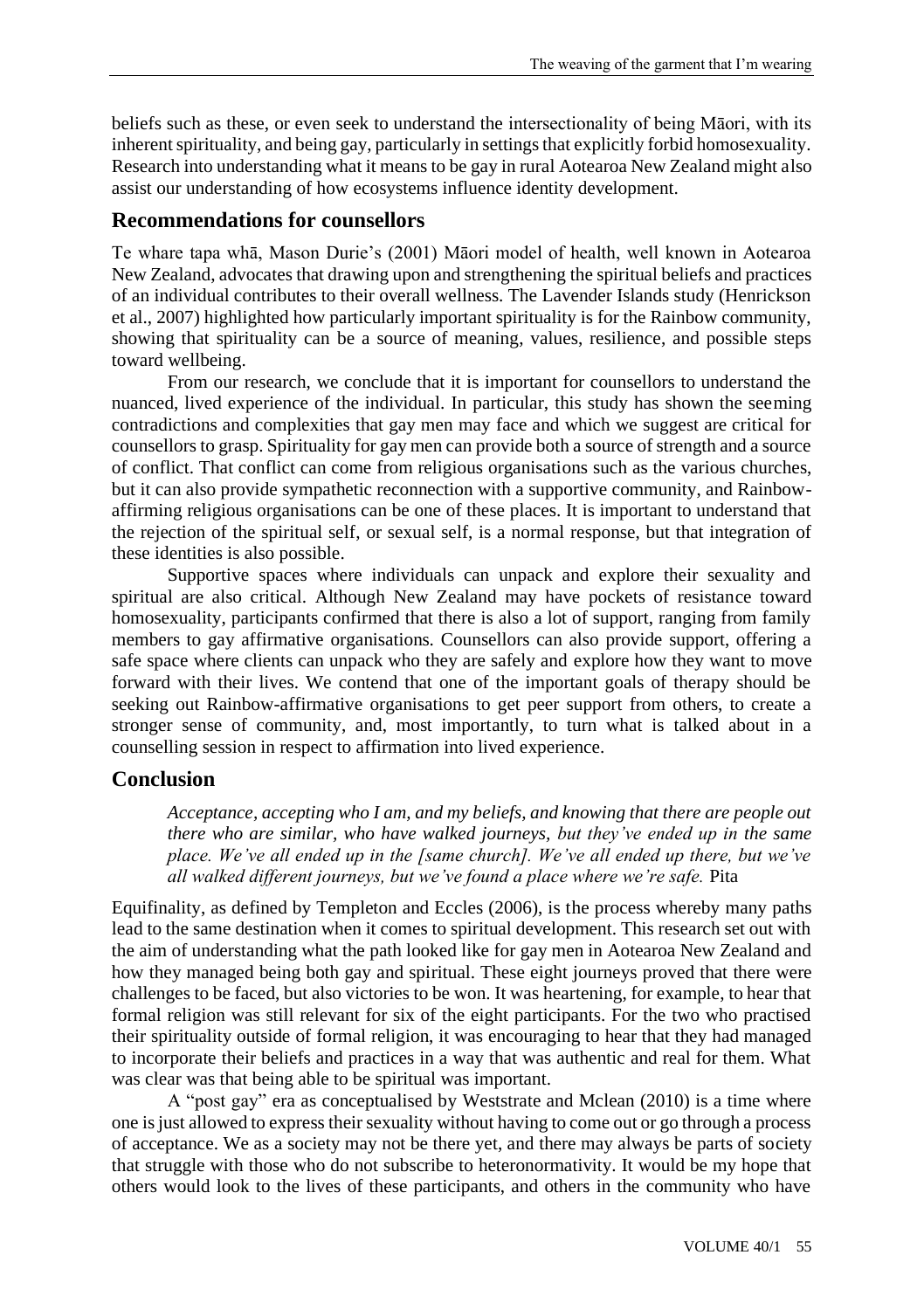carved out a space where they can be gay and spiritual, and be able to see that it is possible to live an authentic and integrated life, however that may look, and despite the struggles that may be encountered.

This project itself has been a significant spiritual experience for me. There have been times in the process of hearing the participants' stories, and in the process of writing, that I have felt connected to something that is bigger than just myself. Their bravery and courage have changed my life and I wanted to honour that through this article.

*Being gay and spiritual is a hard blessing that takes a lot of wrestling and repositioning, cognitively, emotionally and physically.* James

*Being marginalised comes with challenges, but it also makes me feel like I can ultimately find myself and express my authentic self.* Adam

*Do not throw out being gay or spiritual, as this is the equipment that will get you through.* Harold

*It requires a little self-understanding, and taking small steps, and this will not always be easy.* John

*On the way following one's intuition and having the space to flail are all part of the experience.* Asher

*At times the journey will be a lonely one, but remember to surround yourself with supportive people, listen, and share in their experiences.* Thomas

*If one is able to make it through this journey the rewards are self-understanding, understanding others and their struggles, and maybe a relationship with another man, or even a relationship with a God that is personal to you.* Alastair

*It strengthens, it softens, and may even mean that you can stand tall as a man, with pride, and say that you are Spiritual and Gay.* Pita

Iti noa ana, he pito mata*.* "From the withered tree, the flower blooms." (Māori Language.net, 2020)

#### **References**

- Arreola, S., Neilands, T., Pollack, L., Paul, J., & Catania, J. (2008). Childhood sexual experiences and adult health sequelae among gay and bisexual men: Defining childhood sexual abuse. *The Journal of Sex Research, 45*(3), 246–252. Retrieved from http://www.jstor.org/stable/20620366
- Beagan, B. L., & Hattie, B. (2015). Religion, spirituality, and LGBTQ identity integration. *Journal of LGBT Issues in Counseling*, *9*(2), 92-117. doi:10.1080/15538605.2015.1029204
- Braun, V., & Clarke, V. (2006). Using thematic analysis in psychology. *Qualitative Research in Psychology, 3*(2), 77–101. doi:10.1191/1478088706qp063oa
- Bregman, L. (2004). Defining spirituality: Multiple uses and murky meanings of an incredibly popular term. *The Journal of Pastoral Care & Counseling*, *58*(3), 157–167. doi:10.1177/154230500405800301
- Brickell, C. (2008). *Mates & lovers: A history of gay New Zealand*. Auckland, New Zealand: Godwit.
- Cass, V. C. (1979). Homosexual identity formation: A theoretical model. *Journal of Homosexuality*, *4*(3), 219-235. doi:10.1300/J082v04n03\_01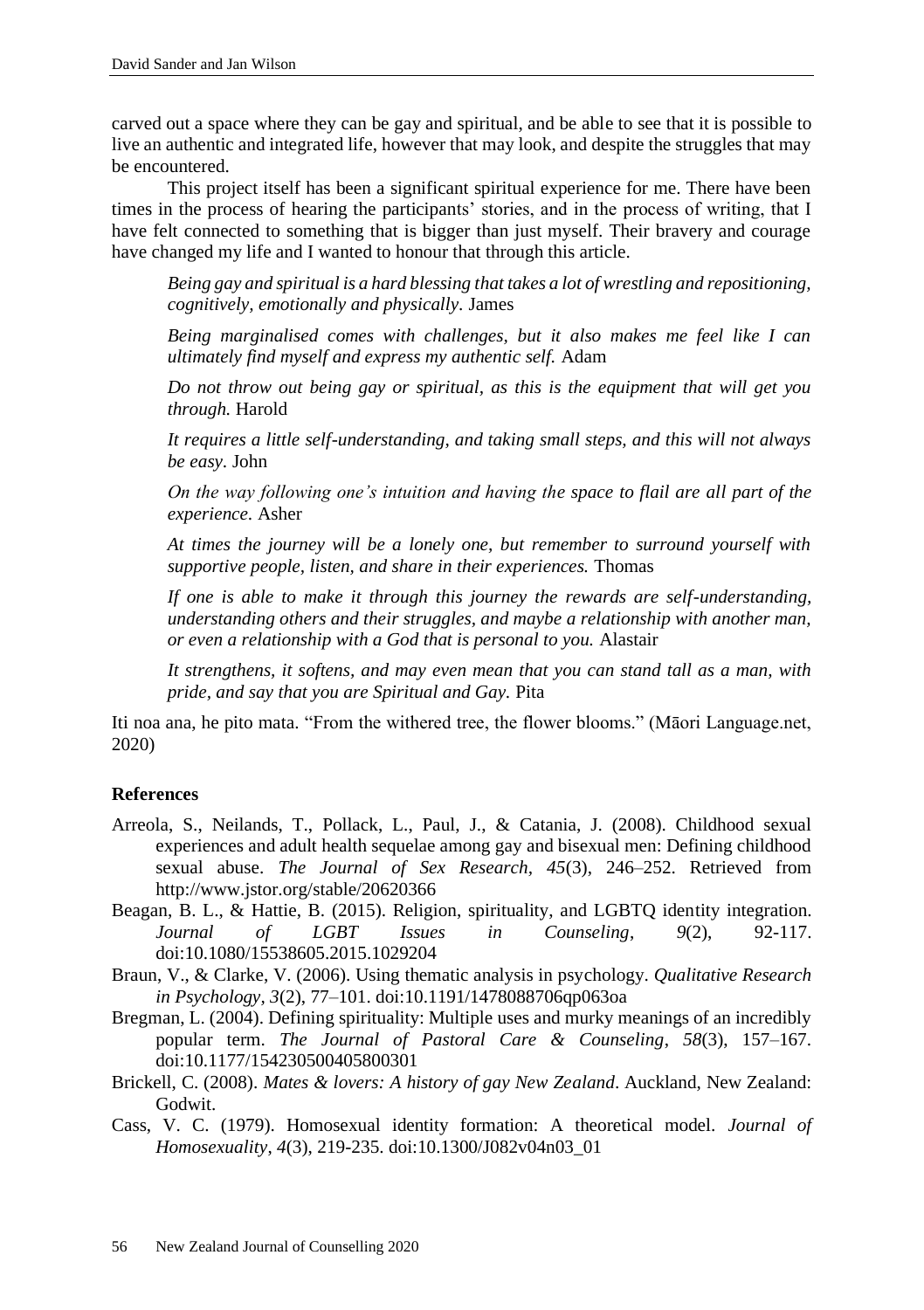Civil Union Act 2004. Retrieved from http://legislation.govt.nz/all/results.aspx?search=ts\_act%40bill%40regulation%40deem edreg\_Civil+Union+Act\_resel\_25\_a&p=1

- D'Augelli, A. R. (1994). *Identity development and sexual orientation: Toward a model of lesbian, gay, and bisexual development.* In E. J. Trickett, R. J. Watts, and D. Birman (eds.), *Human Diversity: Perspectives on People in Context.* (pp. 312–333). San Francisco, CA: Jossey-Bass.
- Durie, M. (2001). *Mauri ora: The dynamics of Māori health*. Auckland, New Zealand: Oxford University Press.
- Fenaughty, J., & Harré, N. (2003). Life on the seesaw. *Journal of Homosexuality*, *45*(1), 1–22. doi:10.1300/J082v45n01\_01
- Foster, M. L., Arnold, E., Rebchook, G., & Kegeles, S. M. (2011). "It's my inner strength": Spirituality, religion and HIV in the lives of young African American men who have sex with men. *Culture, Health & Sexuality*, *13*(9), 1103–1117. http://doi.org/10.1080/13691058.2011.600460
- Hattie, B., & Beagan, B. L. (2013). Reconfiguring spirituality and sexual/gender identity: "It's a feeling of connection to something bigger, it's part of a wholeness." *Journal of Religion & Spirituality in Social Work*: Social Thought, *32*(3), 244–268. doi:10.1080/15426432.2013.801733
- Henrickson, M. (2007). Lavender faith. *Journal of Religion & Spirituality in Social Work: Social Thought*, *26*(3), 63–80. doi:10.1300/J377v26n03\_04
- Henrickson, M., Neville, S., Jordan, C., & Donaghey, S. (2007). Lavender islands. *Journal of Homosexuality, 53*(4), 223–248. doi:10.1080/00918360802103514
- Homosexual Law Reform Act 1986. Retrieved from www.legislation.govt.nz/act/public/1986/0033/latest/whole.html Hoverd, W. J. (2008). No longer a Christian country? Religious demographic change in New Zealand 1966–2006. *New Zealand Sociology, 23*(1), 41–65.
- Kiesling, C., Sorell, G. T., Montgomery, M. J., & Colwell, R. K. (2006). Identity and spirituality: A psychosocial exploration of the sense of spiritual self. *Developmental Psychology, 42*(6), 1269–1277. doi:10.1037/0012-1649.42.6.1269
- King, M., Semlyen, J., Tai, S. S., Killaspy, H., Osborn, D., Popelyuk, D., & Nazareth, I. (2008). A systematic review of mental disorder, suicide, and deliberate self-harm in lesbian, gay and bisexual people. *BMC Psychiatry*, *8*(1), 70. doi:10.1186/1471-244X-8-70
- Kirkman, A. M. (2001). Ties that bind. *Journal of Lesbian Studies*, *5*(1–2), 211–227. doi:10.1300/J155v05n01\_14
- Kirkman, A., & Moloney, P. (Eds.). (2005). *Sexuality down under: Social and historical perspectives.* Dunedin, New Zealand: Otago University Press.
- Lease, S. H., Horne, S. G., & Noffsinger-Frazier, N. (2005). Affirming faith experiences and psychological health for caucasian lesbian, gay, and bisexual individuals. *Journal of Counseling Psychology*, *52*(3), 378.
- Liepins, R. (2000). Making men: The construction and representation of agriculture-based masculinities in Australia and New Zealand. *Rural Sociology*, *65*(4), 605–620. doi:10.1111/j.1549-0831.2000.tb00046.x
- Marriage (Definition of Marriage) Amendment Act 2013. Retrieved from http://www.legislation.govt.nz/act/public/2013/0020/latest/DLM4505003.html
- McNeill, L. S., & Douglas, K. (2011). Retailing masculinity: Gender expectations and social image of male grooming products in New Zealand. *Journal of Retailing and Consumer Services*, *18*(5), 448–454. doi:10.1016/j.jretconser.2011.06.009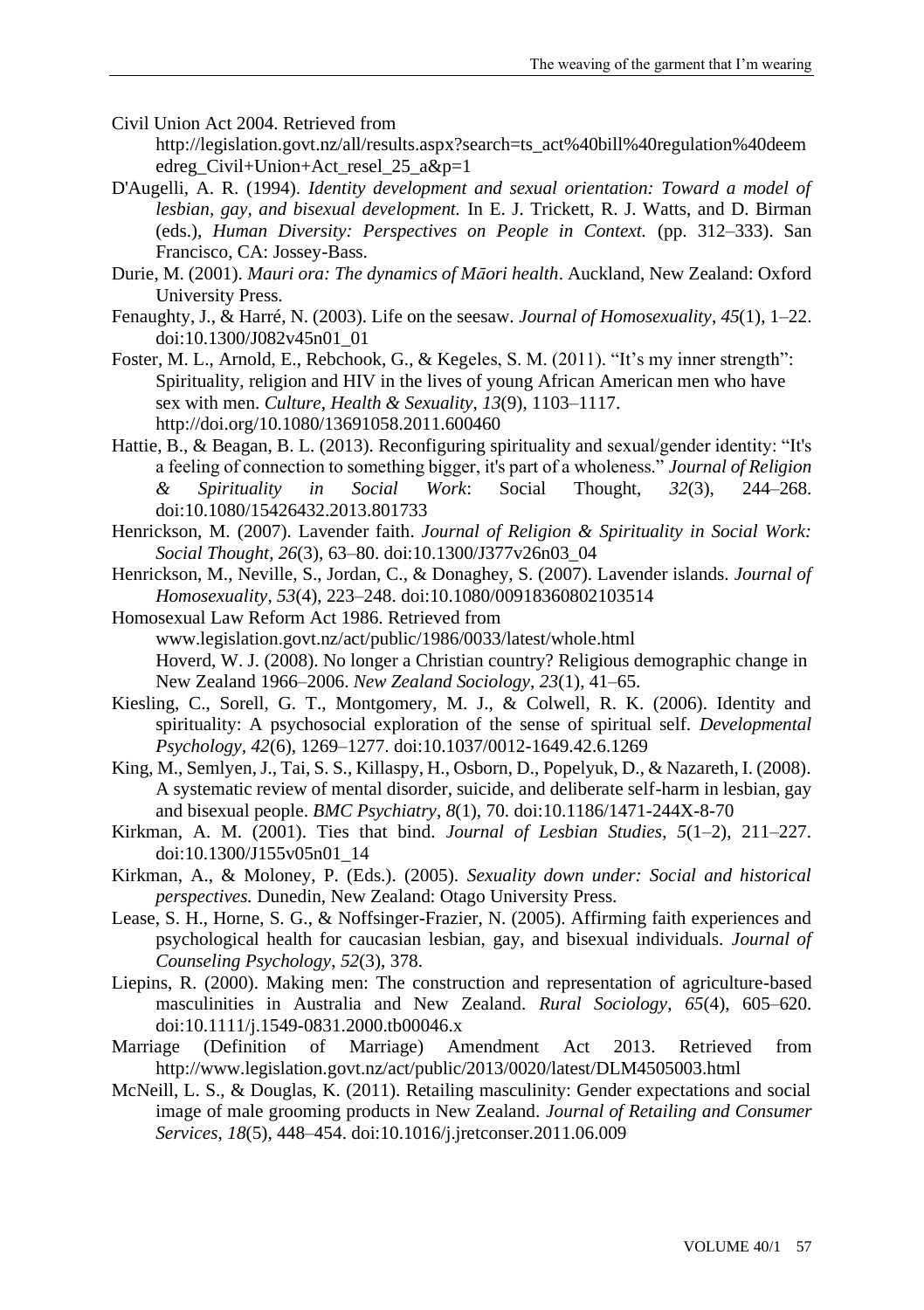- Macaulay, R. (2010). "Just as I am, without one plea": A journey to reconcile sexuality and spirituality. *Ethnicity and Inequalities in Health and Social Care*, *3*(3), 6–13. http://dx.doi.org.ezproxy.auckland.ac.nz/10.5042/eihsc.2010.0505
- Māori Language.net (2020. Retrieved from http://www.maorilanguage.net/maori-madeeasy/week-1-wednesday-pt-2/
- Mathibe, R. (2015). The conflicts: Christianity and homosexuality. *Agenda*, *29*(1), 81–84. doi:10.1080/10130950.2015.1010298
- Morris, P. (2005) "Who are we? New Zealand identity and spirituality" in J. Liu, T. McCreanor, T. McIntosh and T. Teaiwa (eds.) *New Zealand Identities: Departures and Destinations*  (pp. 242–254). Wellington, New Zealand: Victoria University Press.
- Palinkas, L. A., Horwitz, S. M., Green, C. A., Wisdom, J. P., Duan, N., & Hoagwood, K. (2015). Purposeful sampling for qualitative data collection and analysis in mixed method implementation research. *Administration and Policy in Mental Health*, *42*(5), 533–544. https://doi.org/10.1007/s10488-013-0528-y
- Phillips, D. A. (2006). Masculinity, male development, gender, and identity: Modern and postmodern meanings. *Issues in Mental Health Nursing*, 27(4), 403–423. doi:10.1080/01612840600569666
- Rodriguez, E. M., & Ouellette, S. C. (2000). Gay and lesbian christians: Homosexual and religious identity integration in the members and participants of a gay-positive church. *Journal for the Scientific Study of Religion*, *39*(3), 333–347. doi:10.1111/0021- 8294.00028
- Rodriguez, E. M., & Vaughan, M. D. (2013). Stress-related growth in the lives of lesbian and gay people of faith. In J. D. Sinnott (Ed.), *Positive psychology: Advances in understanding adult motivation* (pp. 291–307). New York, NY: Springer. doi:10.1007/978-1-4614-7282-7\_18
- Rosser, B. R. S. (1990). Christian and catholic background and adherence in New Zealand homosexually active males: *Journal of Psychology & Human Sexuality*, *3*(1), 89–115. doi:10.1300/J056v03n01\_06
- Subhi, N., & Geelan, D. (2012). When Christianity and homosexuality collide: Understanding the potential intrapersonal conflict. *Journal of Homosexuality*, *59*(10), 1382–1402. doi:10.1080/00918369.2012.724638
- Templeton, J. L., & Eccles, J. S. (2006). *The relation between spiritual development and identity processes.* (pp. 252–265). Thousand Oaks, CA: Sage Publications, Inc. doi:10.4135/9781412976657.n18
- Weststrate, N. M., & McLean, K. C. (2010). The rise and fall of gay: A cultural-historical approach to gay identity development. *Memory*, *18*(2), 225–240. doi:10.1080/09658210903153923
- Yakushko, O. (2005). Influence of social support, existential well-being, and stress over sexual orientation on self-esteem of gay, lesbian, and bisexual individuals. *International Journal for the Advancement of Counselling, 27*(1), 131–143. doi:10.1007/s10447-005-2259-6